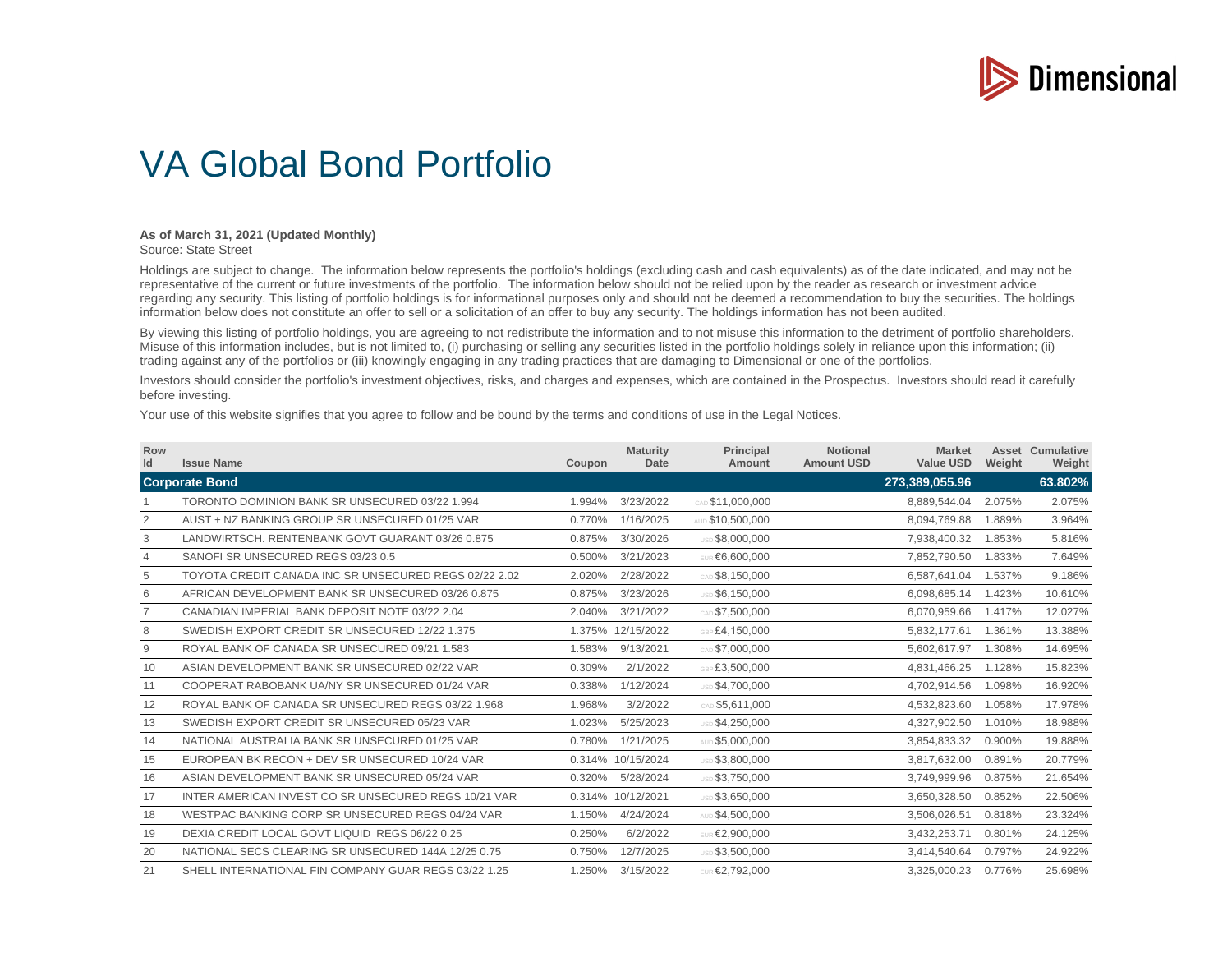| Row<br>Id | <b>Issue Name</b>                                      | Coupon | <b>Maturity</b><br>Date | <b>Principal</b><br>Amount | Notional<br><b>Amount USD</b> | Market<br>Value USD | Weight | <b>Asset Cumulative</b><br>Weight |
|-----------|--------------------------------------------------------|--------|-------------------------|----------------------------|-------------------------------|---------------------|--------|-----------------------------------|
|           | <b>Corporate Bond</b>                                  |        |                         |                            |                               | 273,389,055.96      |        | 63.802%                           |
| 22        | SVENSKA HANDELSBANKEN AB SR UNSECURED REGS 12/22 1.125 |        | 1.125% 12/14/2022       | EUR €2,700,000             |                               | 3,248,233.62 0.758% |        | 26.456%                           |
| 23        | DEXIA CREDIT LOCAL GOVT LIQUID REGS 06/22 1.125        | 1.125% | 6/15/2022               | GBP £2,300,000             |                               | 3,204,749.83        | 0.748% | 27.204%                           |
| 24        | OP CORPORATE BANK PLC SR UNSECURED REGS 03/22 0.75     | 0.750% | 3/3/2022                | EUR €2,700,000             |                               | 3,199,719.72        | 0.747% | 27.951%                           |
| 25        | EUROPEAN INVESTMENT BANK SR UNSECURED REGS 09/25 VAR   | 1.049% | 9/8/2025                | GBP £2,196,000             |                               | 3,141,555.75        | 0.733% | 28.684%                           |
| 26        | KFW GOVT GUARANT 02/26 0.75                            | 0.750% | 2/19/2026               | CAD \$4,000,000            |                               | 3,114,527.73 0.727% |        | 29.411%                           |
| 27        | APPLE INC SR UNSECURED 11/22 1                         |        | 1.000% 11/10/2022       | EUR €2,550,000             |                               | 3,054,947.45        | 0.713% | 30.123%                           |
| 28        | TOTAL CAPITAL CANADA LTD COMPANY GUAR REGS 03/22 1.125 | 1.125% | 3/18/2022               | EUR €2,500,000             |                               | 2,974,506.67        | 0.694% | 30.818%                           |
| 29        | BERKSHIRE HATHAWAY INC SR UNSECURED 01/23 0.625        | 0.625% | 1/17/2023               | EUR €2,467,000             |                               | 2,935,237.40        | 0.685% | 31.503%                           |
| 30        | SHELL INTERNATIONAL FIN COMPANY GUAR REGS 04/22 1      | 1.000% | 4/6/2022                | EUR €2,450,000             |                               | 2,912,292.83        | 0.680% | 32.182%                           |
| 31        | INTL BK RECON + DEVELOP SR UNSECURED 10/23 VAR         | 0.289% | 10/4/2023               | GBP £2,000,000             |                               | 2,764,753.08        | 0.645% | 32.828%                           |
| 32        | EQUINOR ASA COMPANY GUAR REGS 02/23 0.875              | 0.875% | 2/17/2023               | EUR €2,250,000             |                               | 2,688,079.97        | 0.627% | 33.455%                           |
| 33        | COOPERATIEVE RABOBANK UA SR UNSECURED REGS 12/22 0.5   | 0.500% | 12/6/2022               | <b>EUR €2,213,000</b>      |                               | 2,632,919.12        | 0.614% | 34.069%                           |
| 34        | EUROPEAN INVESTMENT BANK SR UNSECURED REGS 01/25 VAR   | 0.359% | 1/15/2025               | GBP £1,833,000             |                               | 2,544,079.90        | 0.594% | 34.663%                           |
| 35        | EUROPEAN BK RECON + DEV SR UNSECURED 02/24 VAR         | 0.349% | 2/28/2024               | GBP £1.831.000             |                               | 2,534,564.38        | 0.592% | 35.255%                           |
| 36        | EUROPEAN BK RECON + DEV SR UNSECURED 01/22 VAR         | 0.309% | 1/18/2022               | GBP £1,750,000             |                               | 2,415,935.78        | 0.564% | 35.818%                           |
| 37        | SVENSKA HANDELSBANKEN AB SR UNSECURED REGS 02/22 0.25  | 0.250% | 2/28/2022               | EUR €2,034,000             |                               | 2,400,904.90        | 0.560% | 36.379%                           |
| 38        | BANK OF MONTREAL SR UNSECURED REGS 09/21 VAR           | 0.000% | 9/28/2021               | EUR €2,020,000             |                               | 2,374,534.54        | 0.554% | 36.933%                           |
| 39        | EUROPEAN INVESTMENT BANK SR UNSECURED REGS 06/23 VAR   | 0.398% | 6/29/2023               | GBP £1,700,000             |                               | 2,355,617.93        | 0.550% | 37.483%                           |
| 40        | WESTPAC BANKING CORP SR UNSECURED REGS 08/24 VAR       | 0.890% | 8/16/2024               | AUD \$3,000,000            |                               | 2,322,745.31        | 0.542% | 38.025%                           |
| 41        | TEMASEK FINANCIAL I LTD COMPANY GUAR REGS 03/22 0.5    | 0.500% | 3/1/2022                | EUR €1,970,000             |                               | 2,321,539.10        | 0.542% | 38.566%                           |
| 42        | NATIONAL AUSTRALIA BANK SR UNSECURED 09/23 VAR         | 0.960% | 9/26/2023               | AUD \$3,000,000            |                               | 2,317,943.10        | 0.541% | 39.107%                           |
| 43        | PFIZER INC SR UNSECURED 03/22 0.25                     | 0.250% | 3/6/2022                | EUR €1,950,000             |                               | 2,298,843.72        | 0.536% | 39.644%                           |
| 44        | CANADIAN IMPERIAL BANK SR UNSECURED REGS 03/23 0.75    | 0.750% | 3/22/2023               | EUR €1,900,000             |                               | 2,272,059.84        | 0.530% | 40.174%                           |
| 45        | COOPERATIEVE RABOBANK UA SR UNSECURED REGS 01/22 4     | 4.000% | 1/11/2022               | EUR €1,839,000             |                               | 2,231,153.14        | 0.521% | 40.695%                           |
| 46        | NORDIC INVESTMENT BANK SR UNSECURED 06/23 1.375        | 1.375% | 6/19/2023               | NOK $kr18,000,000$         |                               | 2,127,990.74        | 0.497% | 41.191%                           |
| 47        | APPLE INC SR UNSECURED 02/26 3.25                      | 3.250% | 2/23/2026               | <b>USD \$1.912.000</b>     |                               | 2,088,317.60        | 0.487% | 41.679%                           |
| 48        | MERCK + CO INC SR UNSECURED 10/21 1.125                |        | 1.125% 10/15/2021       | EUR €1,750,000             |                               | 2,060,844.37        | 0.481% | 42.160%                           |
| 49        | BANK OF NOVA SCOTIA SR UNSECURED 12/21 1.9             | 1.900% | 12/2/2021               | CAD \$2,500,000            |                               | 2,010,642.95        | 0.469% | 42.629%                           |
| 50        | SANOFI SR UNSECURED REGS 03/22 0.0000                  | 0.000% | 3/21/2022               | EUR €1,700,000             |                               | 2,000,384.18        | 0.467% | 43.096%                           |
| 51        | TOTAL CAPITAL INTL SA COMPANY GUAR REGS 03/23 2.125    | 2.125% | 3/15/2023               | EUR €1,600,000             |                               | 1,965,377.67        | 0.459% | 43.555%                           |
| 52        | NATIONAL AUSTRALIA BANK SR UNSECURED REGS 09/22 0.35   | 0.350% | 9/7/2022                | EUR €1,650,000             |                               | 1,955,078.55        | 0.456% | 44.011%                           |
| 53        | UNITED OVERSEAS BANK/SYD SR UNSECURED REGS 07/22 VAR   | 0.540% | 7/25/2022               | AUD \$2,500,000            |                               | 1,906,508.11        | 0.445% | 44.456%                           |
| 54        | ASIAN DEVELOPMENT BANK SR UNSECURED 03/24 VAR          | 0.339% | 3/19/2024               | GBP £1,373,000             |                               | 1,900,206.22        | 0.443% | 44.899%                           |
| 55        | TRANSPORT FOR LONDON SR UNSECURED REGS 08/22 2.25      | 2.250% | 8/9/2022                | GBP £1,333,000             |                               | 1,881,111.61        | 0.439% | 45.338%                           |
| 56        | NOVARTIS FINANCE SA COMPANY GUAR REGS 11/21 0.75       | 0.750% | 11/9/2021               | EUR €1,583,000             |                               | 1,869,063.22        | 0.436% | 45.774%                           |
| 57        | INTL BK RECON + DEVELOP SR UNSECURED 01/26 0.625       | 0.625% | 1/14/2026               | CAD \$2,400,000            |                               | 1,859,785.15        | 0.434% | 46.208%                           |
| 58        | KFW GOVT GUARANT 01/26 0.625                           | 0.625% | 1/22/2026               | USD \$1.840.000            |                               | 1.808.643.93        | 0.422% | 46.631%                           |
| 59        | NOVARTIS FINANCE SA COMPANY GUAR REGS 08/23 0.5        | 0.500% | 8/14/2023               | EUR €1,500,000             |                               | 1,789,034.79        | 0.418% | 47.048%                           |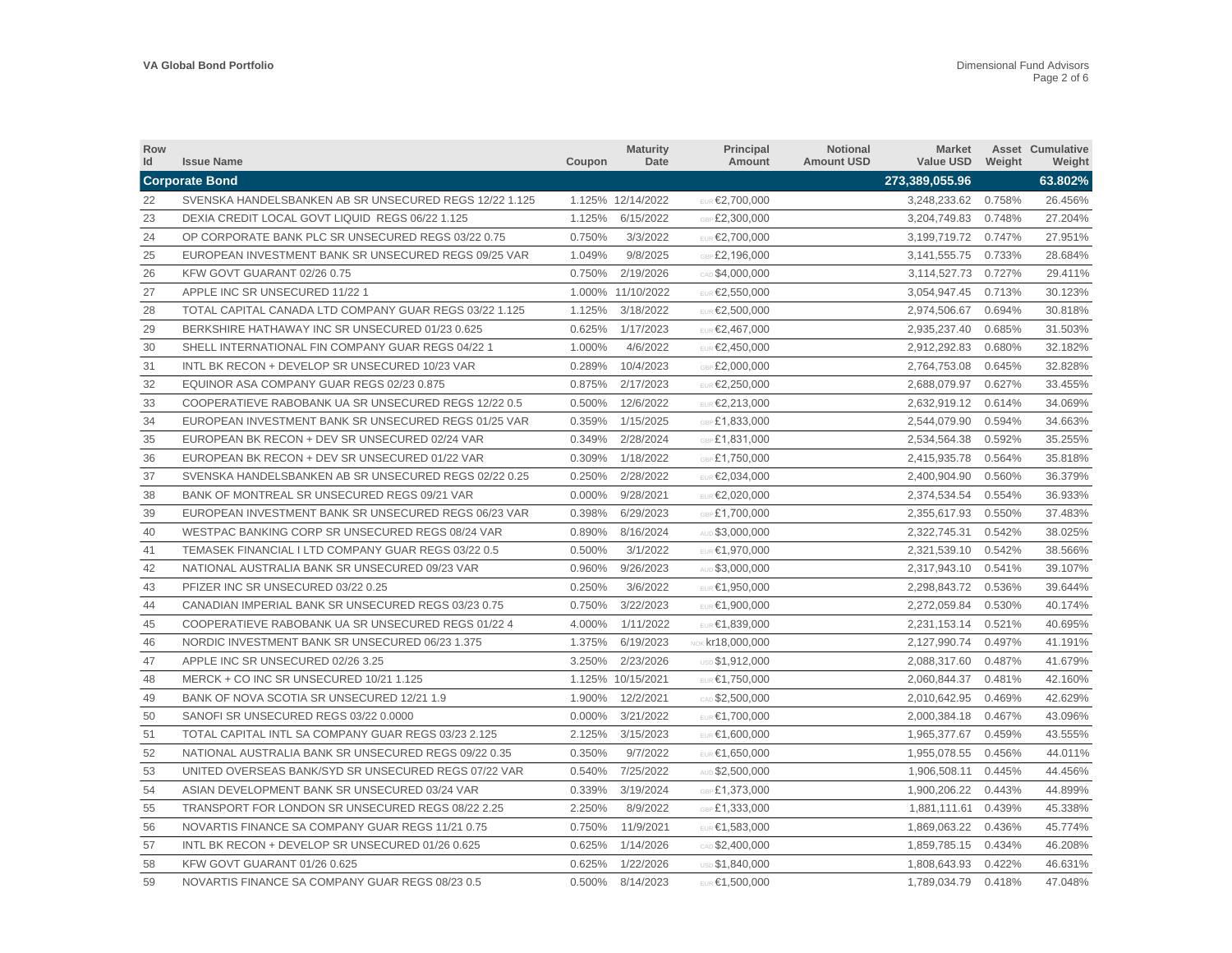| Row<br>Id | <b>Issue Name</b>                                       | Coupon | <b>Maturity</b><br>Date | Principal<br>Amount    | <b>Notional</b><br><b>Amount USD</b> | Market<br>Value USD | Weight | <b>Asset Cumulative</b><br>Weight |
|-----------|---------------------------------------------------------|--------|-------------------------|------------------------|--------------------------------------|---------------------|--------|-----------------------------------|
|           | <b>Corporate Bond</b>                                   |        |                         |                        |                                      | 273,389,055.96      |        | 63.802%                           |
| 60        | 3M COMPANY SR UNSECURED 02/22 0.375                     | 0.375% | 2/15/2022               | EUR €1,500,000         |                                      | 1,767,011.48 0.412% |        | 47.460%                           |
| 61        | TOYOTA FINANCE AUSTRALIA SR UNSECURED REGS 04/21 0.0000 | 0.000% | 4/9/2021                | EUR €1,500,000         |                                      | 1,759,120.38        | 0.411% | 47.871%                           |
| 62        | INTER AMERICAN DEVEL BK SR UNSECURED 08/24 4.75         | 4.750% | 8/27/2024               | AUD \$2,000,000        |                                      | 1,732,059.89        | 0.404% | 48.275%                           |
| 63        | TORONTO DOMINION BANK SR UNSECURED 05/23 3.005          | 3.005% | 5/30/2023               | CAD \$2,020,000        |                                      | 1,686,933.87        | 0.394% | 48.669%                           |
| 64        | TOYOTA FINANCE AUSTRALIA SR UNSECURED REGS 04/23 0.5    | 0.500% | 4/6/2023                | EUR €1,400,000         |                                      | 1,666,275.38        | 0.389% | 49.058%                           |
| 65        | ASIAN DEVELOPMENT BANK SR UNSECURED 02/26 0.5           | 0.500% | 2/4/2026                | USD \$1,600,000        |                                      | 1,563,594.30        | 0.365% | 49.423%                           |
| 66        | NATIONAL AUSTRALIA BANK SR UNSECURED 06/24 VAR          | 0.949% | 6/19/2024               | AUD \$2,000,000        |                                      | 1,549,091.89        | 0.362% | 49.784%                           |
| 67        | COMMONWEALTH BANK AUST SR UNSECURED 08/23 VAR           | 0.940% | 8/16/2023               | AUD \$2,000,000        |                                      | 1,544,804.72        | 0.361% | 50.145%                           |
| 68        | CANADIAN IMPERIAL BANK DEPOSIT NOTE 04/21 1.9           | 1.900% | 4/26/2021               | CAD \$1,900,000        |                                      | 1,513,831.46        | 0.353% | 50.498%                           |
| 69        | TORONTO DOMINION BANK SR UNSECURED 01/26 0.75           | 0.750% | 1/6/2026                | USD \$1,500,000        |                                      | 1,465,494.51        | 0.342% | 50.840%                           |
| 70        | DEUTSCHE BAHN FIN GMBH COMPANY GUAR REGS 06/21 3.75     | 3.750% | 6/1/2021                | EUR €1,229,000         |                                      | 1,450,495.36        | 0.339% | 51.179%                           |
| 71        | BANK OF MONTREAL SR UNSECURED REGS 11/21 0.25           |        | 0.250% 11/17/2021       | <b>EUR €1,193,000</b>  |                                      | 1,405,354.74        | 0.328% | 51.506%                           |
| 72        | MERCK + CO INC SR UNSECURED 02/26 0.75                  | 0.750% | 2/24/2026               | <b>USD \$1,400,000</b> |                                      | 1,381,711.73        | 0.322% | 51.829%                           |
| 73        | INTL FINANCE CORP SR UNSECURED 01/22 VAR                | 0.299% | 1/18/2022               | GBP £1,000,000         |                                      | 1,380,443.74        | 0.322% | 52.151%                           |
| 74        | APPLE INC SR UNSECURED 02/26 0.7                        | 0.700% | 2/8/2026                | <b>USD \$1,300,000</b> |                                      | 1,275,045.85        | 0.298% | 52.449%                           |
| 75        | NATIONAL SECS CLEARING SR UNSECURED REGS 12/25 0.75     | 0.750% | 12/7/2025               | USD \$1.250.000        |                                      | 1,219,478.80        | 0.285% | 52.733%                           |
| 76        | INTL BK RECON + DEVELOP SR UNSECURED 05/24 VAR          | 0.319% | 5/15/2024               | GBP £868,000           |                                      | 1,201,065.96        | 0.280% | 53.014%                           |
| 77        | KFW GOVT GUARANT 08/23 1.25                             | 1.250% | 8/28/2023               | NOK $kr10,000,000$     |                                      | 1,180,376.82        | 0.275% | 53.289%                           |
| 78        | COMMONWEALTH BANK AUST SR UNSECURED REGS 04/23 VAR      | 0.810% | 4/25/2023               | AUD \$1,500,000        |                                      | 1,153,509.74        | 0.269% | 53.558%                           |
| 79        | EUROPEAN INVESTMENT BANK SR UNSECURED REGS 07/22 0.5    | 0.500% | 7/19/2022               | SEK $kr10,000,000$     |                                      | 1,152,465.52        | 0.269% | 53.827%                           |
| 80        | FMS WERTMANAGEMENT GOVT GUARANT REGS 09/23 1.125        | 1.125% | 9/7/2023                | GBP £800,000           |                                      | 1,125,177.36        | 0.263% | 54.090%                           |
| 81        | PROVINCE OF QUEBEC UNSECURED REGS 05/22 0.875           | 0.875% | 5/24/2022               | GBP £800,000           |                                      | 1,110,674.49        | 0.259% | 54.349%                           |
| 82        | TOTAL CAPITAL INTL SA COMPANY GUAR REGS 07/23 0.25      | 0.250% | 7/12/2023               | EUR €900,000           |                                      | 1,068,259.82        | 0.249% | 54.598%                           |
| 83        | WESTPAC BANKING CORP SR UNSECURED REGS 01/22 0.25       | 0.250% | 1/17/2022               | EUR €888,000           |                                      | 1,047,324.59        | 0.244% | 54.843%                           |
| 84        | EUROPEAN INVESTMENT BANK SR UNSECURED REGS 05/22 1.5    | 1.500% | 5/12/2022               | NOK $kr8,840,000$      |                                      | 1,044,906.26        | 0.244% | 55.087%                           |
| 85        | EUROPEAN INVESTMENT BANK SR UNSECURED REGS 01/22 VAR    | 0.329% | 1/10/2022               | GBP £750.000           |                                      | 1,035,769.13        | 0.242% | 55.328%                           |
| 86        | EQUINOR ASA COMPANY GUAR 01/26 1.75                     | 1.750% | 1/22/2026               | <b>USD \$1.000.000</b> |                                      | 1,023,433.58        | 0.239% | 55.567%                           |
| 87        | OEKB OEST. KONTROLLBANK GOVT GUARANT 02/26 0.5          | 0.500% | 2/2/2026                | USD \$1,000,000        |                                      | 974,354.62          | 0.227% | 55.795%                           |
| 88        | EUROPEAN INVESTMENT BANK SR UNSECURED 03/26 0.375       | 0.375% | 3/26/2026               | USD \$1,000,000        |                                      | 969,449.00          | 0.226% | 56.021%                           |
| 89        | TOYOTA MOTOR CREDIT CORP SR UNSECURED REGS 07/22 0.75   | 0.750% | 7/21/2022               | <b>EUR €810,000</b>    |                                      | 962,877.67          | 0.225% | 56.245%                           |
| 90        | ROCHE FINANCE EUROPE BV COMPANY GUAR REGS 02/23 0.5     | 0.500% | 2/27/2023               | EUR €800,000           |                                      | 952,232.41          | 0.222% | 56.468%                           |
| 91        | 3M COMPANY SR UNSECURED 02/22 0.375                     | 0.375% | 2/15/2022               | EUR €800,000           |                                      | 942,406.12          | 0.220% | 56.688%                           |
| 92        | ORACLE CORP SR UNSECURED 01/21 2.25                     | 2.250% | 1/10/2021               | <b>EUR €750,000</b>    |                                      | 879,525.01          | 0.205% | 56.893%                           |
| 93        | LANDWIRTSCH. RENTENBANK GOVT GUARANT REGS 01/25 4.25    | 4.250% | 1/9/2025                | AUD \$1,000,000        |                                      | 859,890.12          | 0.201% | 57.094%                           |
| 94        | BERKSHIRE HATHAWAY INC SR UNSECURED 03/23 0.75          | 0.750% | 3/16/2023               | <b>EUR €700,000</b>    |                                      | 834,290.22          | 0.195% | 57.288%                           |
| 95        | ASB FINANCE LTD COMPANY GUAR REGS 06/22 0.5             | 0.500% | 6/10/2022               | <b>EUR €700,000</b>    |                                      | 828.992.19          | 0.193% | 57.482%                           |
| 96        | SVENSKA HANDELSBANKEN AB SR UNSECURED REGS 10/21 4.375  |        | 4.375% 10/20/2021       | <b>EUR €680.000</b>    |                                      | 818,429.31          | 0.191% | 57.673%                           |
| 97        | CANADIAN IMPERIAL BANK SR UNSECURED 07/22 2.3           |        | 2.300% 7/11/2022        | CAD \$1,000,000        |                                      | 814,768.84          | 0.190% | 57.863%                           |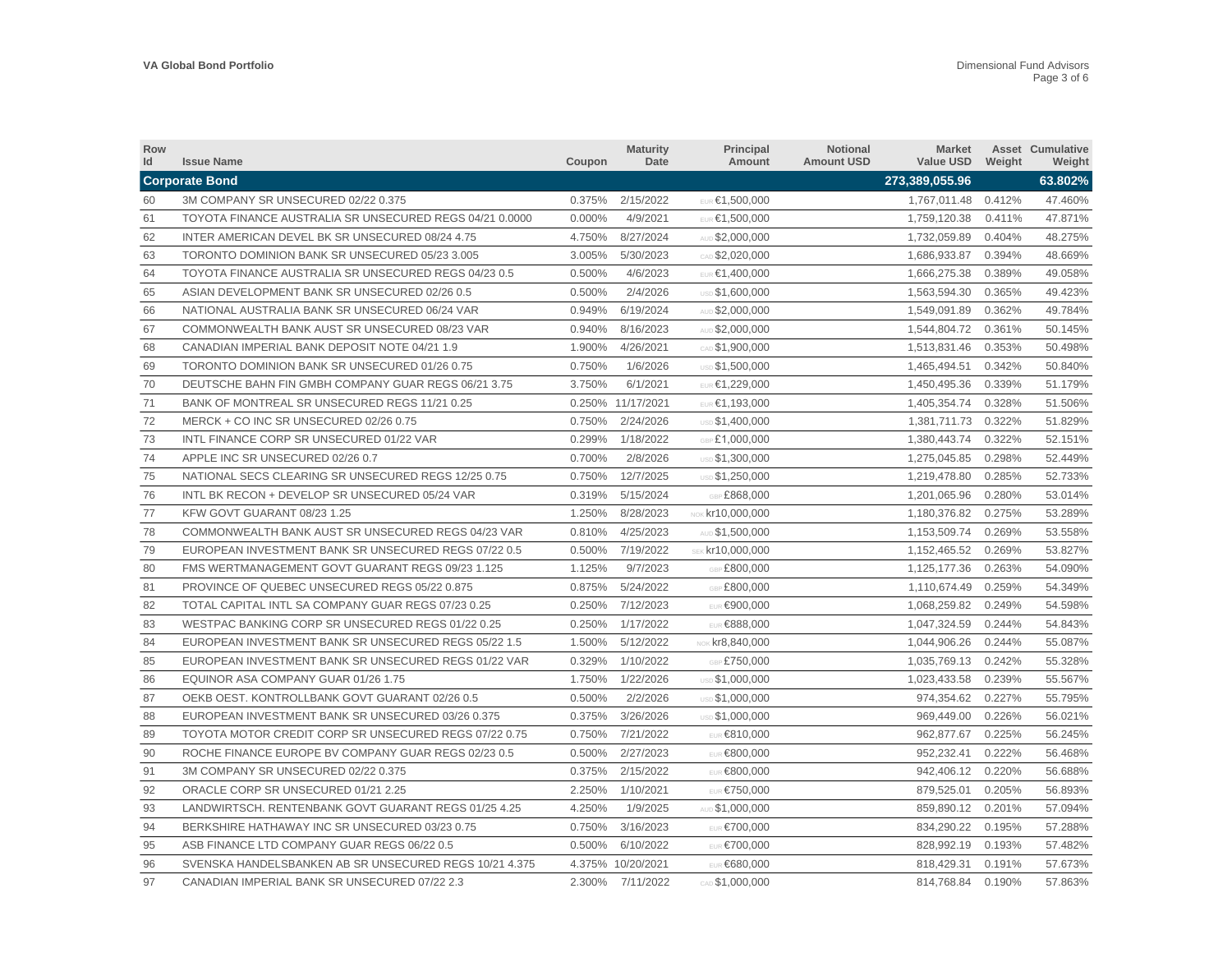| <b>Row</b><br>Id | <b>Issue Name</b>                                    | Coupon | <b>Maturity</b><br>Date | <b>Principal</b><br>Amount | Notional<br><b>Amount USD</b> | Market<br>Value USD | Weight | <b>Asset Cumulative</b><br>Weight |
|------------------|------------------------------------------------------|--------|-------------------------|----------------------------|-------------------------------|---------------------|--------|-----------------------------------|
|                  | <b>Corporate Bond</b>                                |        |                         |                            |                               | 273,389,055.96      |        | 63.802%                           |
| 98               | CANADIAN IMPERIAL BANK SR UNSECURED 09/21 2.9        | 2.900% | 9/14/2021               | CAD \$1,000,000            |                               | 804,989.26 0.188%   |        | 58.051%                           |
| 99               | ROCHE HOLDINGS INC COMPANY GUAR 144A 03/26 0.991     | 0.991% | 3/5/2026                | <b>USD \$800.000</b>       |                               | 794.134.16          | 0.185% | 58.236%                           |
| 100              | NORDEA BANK ABP SR UNSECURED 144A 08/25 0.75         | 0.750% | 8/28/2025               | USD \$800,000              |                               | 781,678.78          | 0.182% | 58.419%                           |
| 101              | WESTPAC BANKING CORP SR UNSECURED 11/23 VAR          |        | 0.960% 11/16/2023       | AUD \$1,000,000            |                               | 773,557.63          | 0.181% | 58.599%                           |
| 102              | NATIONAL AUSTRALIA BANK SR UNSECURED 05/23 VAR       | 0.910% | 5/16/2023               | AUD \$1,000,000            |                               | 770,681.07          | 0.180% | 58.779%                           |
| 103              | NATIONAL AUSTRALIA BANK SR UNSECURED REGS 02/23 VAR  | 0.811% | 2/10/2023               | AUD \$1,000,000            |                               | 768,202.23          | 0.179% | 58.958%                           |
| 104              | COMMONWEALTH BANK AUST SR UNSECURED 07/22 VAR        | 0.890% | 7/25/2022               | AUD \$1,000,000            |                               | 766,943.11          | 0.179% | 59.137%                           |
| 105              | DBS BANK LTD/AUSTRALIA SR UNSECURED 09/22 VAR        | 0.667% | 9/13/2022               | AUD \$1,000,000            |                               | 764,140.50          | 0.178% | 59.316%                           |
| 106              | SHELL INTERNATIONAL FIN COMPANY GUAR 08/22 2.375     | 2.375% | 8/21/2022               | <b>USD \$710.000</b>       |                               | 730.096.20          | 0.170% | 59.486%                           |
| 107              | NORDIC INVESTMENT BANK SR UNSECURED 04/24 1.875      | 1.875% | 4/10/2024               | NOK $kr6,000,000$          |                               | 718,458.11          | 0.168% | 59.654%                           |
| 108              | EUROPEAN BK RECON + DEV SR UNSECURED 02/23 VAR       | 0.299% | 2/27/2023               | GBP £515,000               |                               | 711,583.14          | 0.166% | 59.820%                           |
| 109              | SWEDISH EXPORT CREDIT SR UNSECURED REGS 12/23 1.375  |        | 1.375% 12/15/2023       | GBP £500,000               |                               | 707,607.39          | 0.165% | 59.985%                           |
| 110              | BANK OF MONTREAL SR UNSECURED REGS 03/22 VAR         | 0.000% | 3/14/2022               | EUR €600,000               |                               | 706,575.21          | 0.165% | 60.150%                           |
| 111              | BERKSHIRE HATHAWAY INC SR UNSECURED 03/24 1.3        | 1.300% | 3/15/2024               | EUR €560,000               |                               | 682,172.73          | 0.159% | 60.309%                           |
| 112              | TOYOTA CREDIT CANADA INC SR UNSECURED 07/22 2.35     | 2.350% | 7/18/2022               | CAD \$800,000              |                               | 651, 172. 12        | 0.152% | 60.461%                           |
| 113              | BANK OF MONTREAL SR UNSECURED REGS 10/22 VAR         | 0.939% | 10/6/2022               | AUD \$800.000              |                               | 613,650.81          | 0.143% | 60.604%                           |
| 114              | NESTLE FINANCE INTL LTD COMPANY GUAR REGS 09/22 1.75 | 1.750% | 9/12/2022               | EUR €500,000               |                               | 604,315.77          | 0.141% | 60.745%                           |
| 115              | DEUTSCHE BAHN FIN GMBH COMPANY GUAR REGS 09/21 4.375 | 4.375% | 9/23/2021               | EUR €500,000               |                               | 599,655.46          | 0.140% | 60.885%                           |
| 116              | WALMART INC SR UNSECURED 04/22 1.9                   | 1.900% | 4/8/2022                | EUR €500,000               |                               | 596,757.72 0.139%   |        | 61.024%                           |
| 117              | PROCTER + GAMBLE CO/THE SR UNSECURED 11/21 2         | 2.000% | 11/5/2021               | EUR €500,000               |                               | 594,717.22          | 0.139% | 61.163%                           |
| 118              | KFW GOVT GUARANT REGS 04/24 1.625                    | 1.625% | 4/3/2024                | NOK $kr5,000,000$          |                               | 594,675.65          | 0.139% | 61.302%                           |
| 119              | DNB BANK ASA SR UNSECURED REGS 07/22 VAR             | 0.207% | 7/25/2022               | EUR €500,000               |                               | 591,602.53          | 0.138% | 61.440%                           |
| 120              | BANK OF NOVA SCOTIA SR UNSECURED REGS 04/22 0.375    | 0.375% | 4/6/2022                | EUR €500.000               |                               | 590.742.94          | 0.138% | 61.578%                           |
| 121              | WESTPAC BANKING CORP SR UNSECURED REGS 12/22 2.625   |        | 2.625% 12/14/2022       | GBP £400,000               |                               | 571,921.24          | 0.133% | 61.711%                           |
| 122              | COOPERAT RABOBANK UA/NY SR UNSECURED 01/22 2.75      | 2.750% | 1/10/2022               | USD \$550,000              |                               | 560,629.72          | 0.131% | 61.842%                           |
| 123              | CISCO SYSTEMS INC SR UNSECURED 02/26 2.95            | 2.950% | 2/28/2026               | USD \$500,000              |                               | 542,859.98          | 0.127% | 61.969%                           |
| 124              | NORDIC INVESTMENT BANK SR UNSECURED 01/26 0.5        | 0.500% | 1/21/2026               | USD \$500,000              |                               | 488,687.95          | 0.114% | 62.083%                           |
| 125              | INTL BK RECON + DEVELOP SR UNSECURED 11/24 1.75      | 1.750% | 11/6/2024               | NOK $kr4,000,000$          |                               | 477,069.62          | 0.111% | 62.194%                           |
| 126              | EUROCLEAR BANK SA SR UNSECURED REGS 09/22 0.25       | 0.250% | 9/7/2022                | EUR €400,000               |                               | 472,884.24          | 0.110% | 62.305%                           |
| 127              | KFW GOVT GUARANT 06/22 0.125                         | 0.125% | 6/3/2022                | SEK kr4,000,000            |                               | 458,405.76          | 0.107% | 62.412%                           |
| 128              | COMMONWEALTH BANK AUST SR UNSECURED 01/24 VAR        | 1.146% | 1/11/2024               | AUD \$500,000              |                               | 388,871.45          | 0.091% | 62.502%                           |
| 129              | AUST + NZ BANKING GROUP SR UNSECURED REGS 12/23 VAR  | 1.067% | 12/6/2023               | AUD \$500,000              |                               | 387,641.92          | 0.090% | 62.593%                           |
| 130              | AUST + NZ BANKING GROUP SR UNSECURED REGS 08/24 VAR  | 0.800% | 8/29/2024               | AUD \$500,000              |                               | 385,795.63          | 0.090% | 62.683%                           |
| 131              | NATIONAL AUSTRALIA BANK SR UNSECURED 07/22 VAR       | 0.916% | 7/5/2022                | AUD \$500,000              |                               | 383,368.29          | 0.089% | 62.772%                           |
| 132              | WESTPAC BANKING CORP SR UNSECURED REGS 02/22 VAR     | 1.120% | 2/7/2022                | AUD \$500,000              |                               | 382,935.21          | 0.089% | 62.862%                           |
| 133              | AUST + NZ BANKING GROUP SR UNSECURED REGS 03/22 VAR  | 1.037% | 3/7/2022                | AUD \$500,000              |                               | 382,812.33          | 0.089% | 62.951%                           |
| 134              | AUST + NZ BANKING GROUP SR UNSECURED REGS 02/22 VAR  | 0.890% | 2/8/2022                | AUD \$500,000              |                               | 382,219.71          | 0.089% | 63.040%                           |
| 135              | AUST + NZ BANKING GROUP SR UNSECURED REGS 08/21 VAR  | 1.140% | 8/16/2021               | AUD \$500,000              |                               | 381,186.41          | 0.089% | 63.129%                           |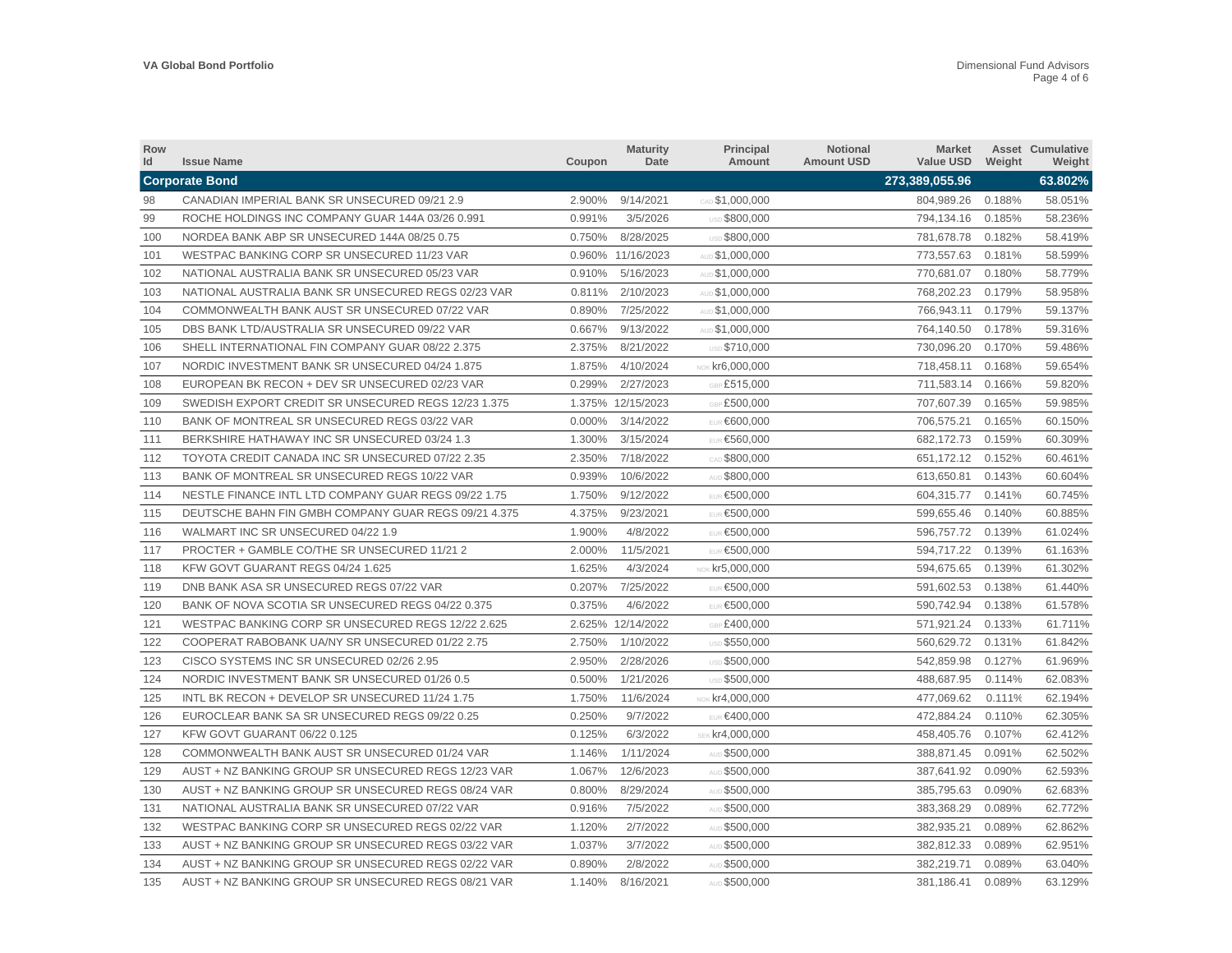| Row<br>Id | <b>Issue Name</b>                                       | Coupon | <b>Maturity</b><br>Date | Principal<br>Amount     | Notional<br><b>Amount USD</b> | <b>Market</b><br>Value USD | Weight    | <b>Asset Cumulative</b><br>Weight |
|-----------|---------------------------------------------------------|--------|-------------------------|-------------------------|-------------------------------|----------------------------|-----------|-----------------------------------|
|           | <b>Corporate Bond</b>                                   |        |                         |                         |                               | 273,389,055.96             |           | 63.802%                           |
| 136       | NATIONAL AUSTRALIA BANK SR UNSECURED REGS 05/21 3       | 3.000% | 5/12/2021               | AUD \$500,000           |                               | 380,853.97 0.089%          |           | 63.218%                           |
| 137       | COOPERATIEVE RABOBANK UA SR UNSECURED REGS 06/22 4.75   | 4.750% | 6/6/2022                | EUR €300.000            |                               | 373.176.83                 | 0.087%    | 63.305%                           |
| 138       | ROYAL BANK OF CANADA DEPOSIT NOTE 07/21 1.65            | 1.650% | 7/15/2021               | CAD \$420,000           |                               | 335,552.16                 | 0.078%    | 63.383%                           |
| 139       | INTER AMERICAN INVEST CO UNSECURED REGS 02/26 0.625     | 0.625% | 2/10/2026               | USD \$300,000           |                               | 293,808.90                 | 0.069%    | 63.452%                           |
| 140       | INTER AMERICAN DEVEL BK SR UNSECURED 01/26 4.4          | 4.400% | 1/26/2026               | CAD \$277,000           |                               | 253,439.46                 | 0.059%    | 63.511%                           |
| 141       | INTER AMERICAN DEVEL BK SR UNSECURED REGS 10/25 2.75    |        | 2.750% 10/30/2025       | AUD \$300,000           |                               | 246,503.74                 | 0.058%    | 63.569%                           |
| 142       | TOYOTA MOTOR CREDIT CORP SR UNSECURED REGS 07/21 0.0000 | 0.000% | 7/21/2021               | <b>EUR €200,000</b>     |                               | 234,828.02                 | 0.055%    | 63.623%                           |
| 143       | SKANDINAVISKA ENSKILDA SR UNSECURED 144A 09/25 0.85     | 0.850% | 9/2/2025                | USD \$200,000           |                               | 196,178.00                 | 0.046%    | 63.669%                           |
| 144       | SKANDINAVISKA ENSKILDA SR UNSECURED REGS 08/22 1.25     | 1.250% | 8/5/2022                | GBP £100,000            |                               | 139,507.34                 | 0.033%    | 63.702%                           |
| 145       | L BANK BW FOERDERBANK LOCAL GOVT G REGS 03/22 0.875     | 0.875% | 3/7/2022                | GBP £100,000            |                               | 138,701.14                 | 0.032%    | 63.734%                           |
| 146       | PROCTER + GAMBLE CO/THE SR UNSECURED REGS 08/22 2       | 2.000% | 8/16/2022               | EUR €100,000            |                               | 121,049.14                 | 0.028%    | 63.762%                           |
| 147       | NATIONAL AUSTRALIA BANK SR UNSECURED REGS 01/22 0.875   | 0.875% | 1/20/2022               | EUR €100,000            |                               | 118,523.62                 | 0.028%    | 63.790%                           |
| 148       | TOYOTA MOTOR CREDIT CORP SR UNSECURED REGS 02/23 2.375  | 2.375% | 2/1/2023                | EUR €43,000             |                               | 52,865.72                  | 0.012%    | 63.802%                           |
|           | <b>Currency Forward Contract</b>                        |        |                         |                         |                               | 5,087,108.92               |           | 1.187%                            |
| 149       | EUR210413                                               |        | 4/13/2021               | $-36,691,926$           | 43,034,859.69                 | 2,180,605.69               | 0.509%    | 64.311%                           |
| 150       | EUR210416                                               |        | 4/16/2021               | $-41,464,547$           | 48,635,551.21                 | 1,747,732.20               | 0.408%    | 64.719%                           |
| 151       | SEK210420                                               |        | 4/20/2021               | $-89,038,892$           | 10,196,514.66                 | 738,321.26                 | 0.172%    | 64.892%                           |
| 152       | CAD210427                                               |        | 4/27/2021               | $-103,339,097$          | 82,235,128.80                 | 653,405.20                 | 0.152%    | 65.044%                           |
| 153       | AUD210503                                               |        | 5/3/2021                | $-54,270,051$           | 41,227,235.86                 | 94,100.37                  | 0.022%    | 65.066%                           |
| 154       | NOK210511                                               |        | 5/11/2021               | $-99,224,001$           | 11,600,997.01                 | 71,542.86                  | 0.017%    | 65.083%                           |
| 155       | SGD210608                                               |        | 6/8/2021                | $-6,997,095$            | 5,199,890.81                  | $-11,467.50$               | $-0.003%$ | 65.080%                           |
| 156       | AUD210406                                               |        | 4/6/2021                | $\Omega$                | 0.00                          | -42,470.42 -0.010%         |           | 65.070%                           |
| 157       | GBP210514                                               |        | 5/14/2021               | $-40,040,270$           | 55,206,190.02                 | -344.660.74 -0.080%        |           | 64.990%                           |
|           | <b>Sovereign Bond</b>                                   |        |                         |                         |                               | 150,017,045.69             |           | 35.010%                           |
| 158       | US TREASURY N/B 01/26 0.375                             | 0.375% | 1/31/2026               | USD \$29,000,000        |                               | 28,281,797.02              | 6.600%    | 71.590%                           |
| 159       | US TREASURY N/B 02/26 0.5                               | 0.500% | 2/28/2026               | <b>USD \$24,000,000</b> |                               | 23,531,250.00              | 5.492%    | 77.082%                           |
| 160       | US TREASURY N/B 03/26 2.25                              | 2.250% | 3/31/2026               | USD \$11,000,000        |                               | 11,710,703.18              | 2.733%    | 79.815%                           |
| 161       | PROVINCE OF QUEBEC UNSECURED 10/24 VAR                  |        | 0.855% 10/13/2024       | CAD \$13,500,000        |                               | 10,948,137.98              | 2.555%    | 82.370%                           |
| 162       | ONTARIO (PROVINCE OF) UNSECURED 08/23 VAR               | 0.488% | 8/21/2023               | CAD \$11,000,000        |                               | 8,803,063.58               | 2.054%    | 84.424%                           |
| 163       | LAND NORDRHEIN WESTFALEN SR UNSECURED REGS 10/21 VAR    |        | 0.099% 10/29/2021       | GBP £5,700,000          |                               | 7,855,956.51               | 1.833%    | 86.257%                           |
| 164       | CANADA HOUSING TRUST GOVT GUARANT 144A 03/25 VAR        | 0.398% | 3/15/2025               | CAD \$8,000,000         |                               | 6,403,501.23               | 1.494%    | 87.752%                           |
| 165       | NORWEGIAN GOVERNMENT BONDS 144A REGS 03/25 1.75         | 1.750% | 3/13/2025               | NOK $kr44,500,000$      |                               | 5,369,145.87               | 1.253%    | 89.005%                           |
| 166       | KOMMUNINVEST I SVERIGE LOCAL GOVT G REGS 06/22 0.25     | 0.250% | 6/1/2022                | SEK kr42,330,000        |                               | 4,861,053.71               | 1.134%    | 90.139%                           |
| 167       | MAS BILL BILLS 04/21 0.00000                            | 0.000% | 4/30/2021               | SGD \$4,500,000         |                               | 3,344,084.98               | 0.780%    | 90.920%                           |
| 168       | AUSTRALIAN GOVERNMENT SR UNSECURED REGS 11/25 0.25      |        | 0.250% 11/21/2025       | AUD \$3,500,000         |                               | 2,609,114.27               | 0.609%    | 91.529%                           |
| 169       | SNCF RESEAU SR UNSECURED REGS 05/21 0.1                 | 0.100% | 5/27/2021               | EUR €2,100,000          |                               | 2,464,295.39               | 0.575%    | 92.104%                           |
| 170       | HYDRO QUEBEC UNSECURED 04/23 VAR                        | 0.648% | 4/14/2023               | CAD \$3,000,000         |                               | 2.399.379.33               | 0.560%    | 92.664%                           |
| 171       | CANADA HOUSING TRUST GOVT GUARANT 144A 09/23 VAR        | 0.378% | 9/15/2023               | CAD \$3,000,000         |                               | 2,397,732.16               | 0.560%    | 93.223%                           |